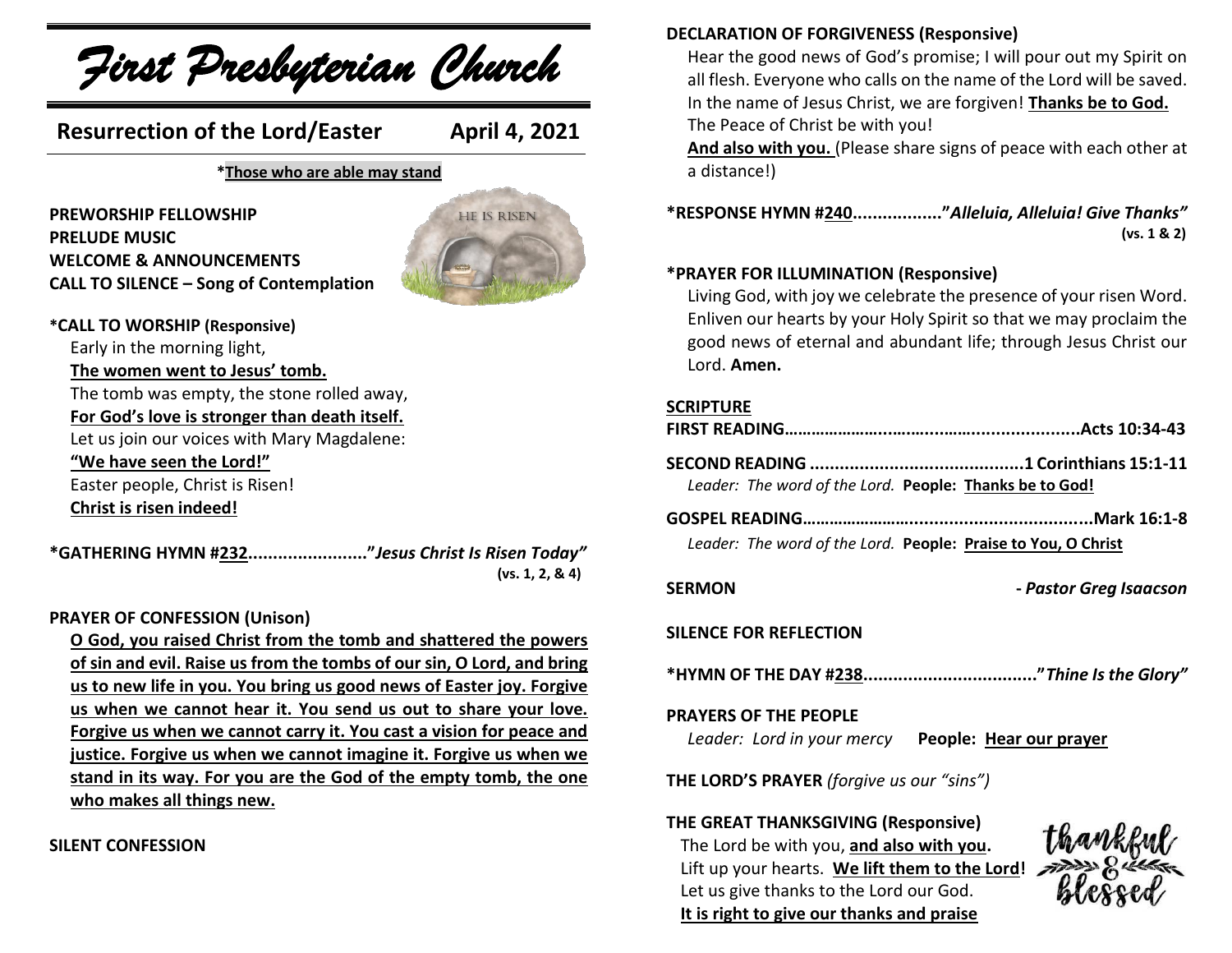#### **\*WORDS OF INSTITUTION**

#### **COMMUNION OF THE PEOPLE**



# **\*POST COMMUNION PRAYER (Responsive)**

Thank you, gracious God, for giving us bread for the journey of these forty days. As we travel on through the wilderness, help us to share your grace with others and draw us ever closer to you; through Jesus Christ our Lord. **Amen.**

## **\*BLESSING AND CHARGE (Responsive)**

May the love of the holy triune God – Father, Son, and Holy Spirit abide with you forever. **Alleluia!**

**\*CLOSING HYMN #157................................***"I Danced in the Morning"*

## **\*DISMISSAL (Responsive)**

Go in peace to love and serve the Lord. **Thanks be to God. Amen.**

#### **\*POSTLUDE**

*Please see insert for Lily Memorials Happy Easter – O Glorious Day!*

**\_\_\_\_\_\_\_\_\_\_\_\_\_\_\_\_\_\_\_\_\_\_\_\_\_\_\_\_\_\_\_\_\_\_\_\_\_\_\_\_\_\_**

### *Please continue to be in prayer for:*

Jeri Melsa & Family Ruth Sander's mother, Lois Dale & Laura Charais' grandson Hank Koza Karen Mullins (Lynne's sister-in-law) Brent Blake and the Blake families JoAnn Westburg